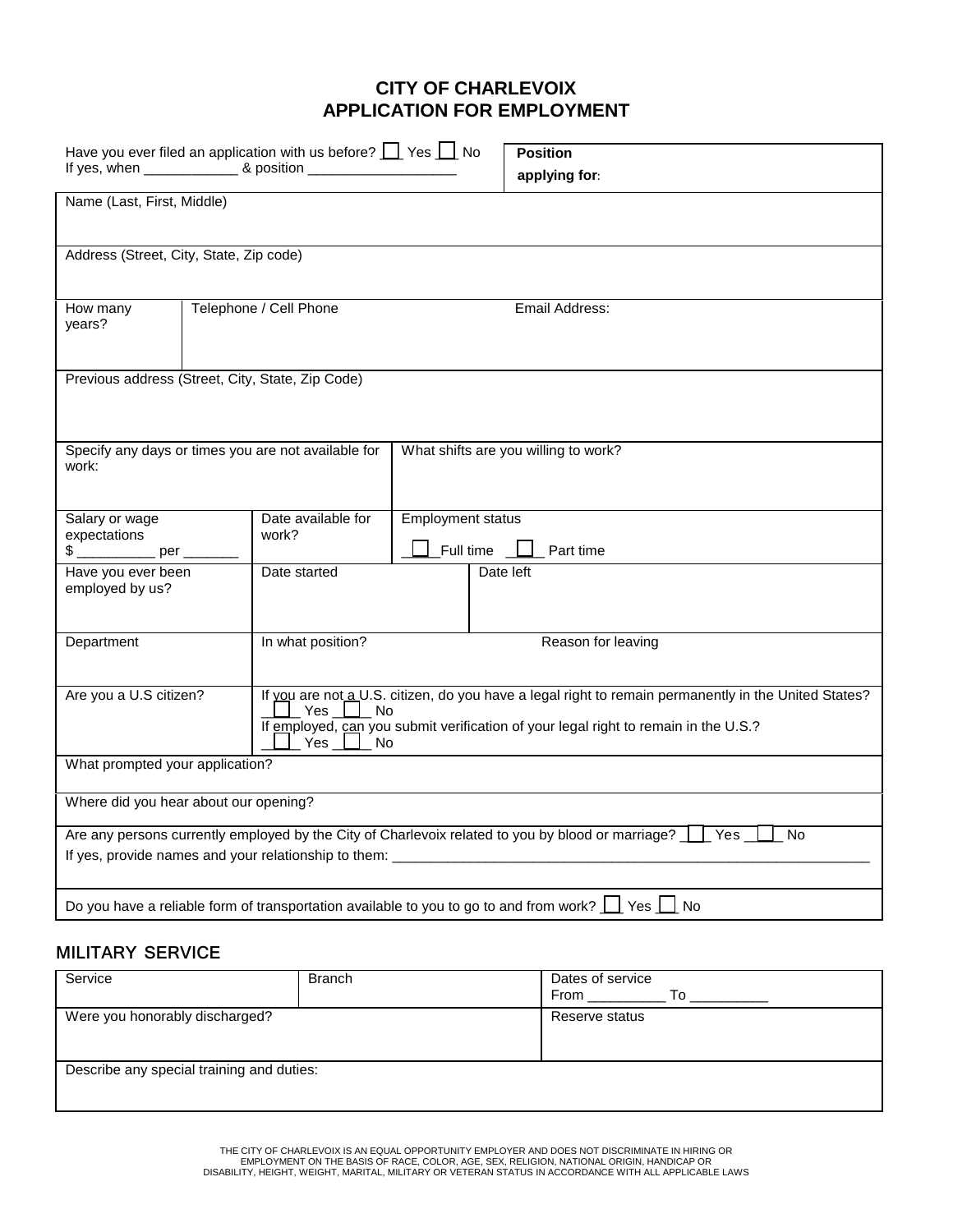### **EMPLOYMENT HISTORY** Please provide a complete record of all your employment and explain any period(s) of unemployment.

Begin with the most recent and work backwards. Answer all inquires and attach additional signed and dated sheets if necessary. Use of "see resume" is not acceptable.

| Employers name                                                           | Dates (month and year):                                                                                                                                                                                                                                                                                                                                                                                                                      | Average hours/week_________                                                                                                                                                                                                                                                                                                                                                                         |
|--------------------------------------------------------------------------|----------------------------------------------------------------------------------------------------------------------------------------------------------------------------------------------------------------------------------------------------------------------------------------------------------------------------------------------------------------------------------------------------------------------------------------------|-----------------------------------------------------------------------------------------------------------------------------------------------------------------------------------------------------------------------------------------------------------------------------------------------------------------------------------------------------------------------------------------------------|
| Address (Street, city, state, zip code)                                  |                                                                                                                                                                                                                                                                                                                                                                                                                                              | Telephone                                                                                                                                                                                                                                                                                                                                                                                           |
| Supervisor (Name & title)                                                | Your title                                                                                                                                                                                                                                                                                                                                                                                                                                   | Salary/wage: Start                                                                                                                                                                                                                                                                                                                                                                                  |
| Duties and responsibilities                                              |                                                                                                                                                                                                                                                                                                                                                                                                                                              |                                                                                                                                                                                                                                                                                                                                                                                                     |
| Reason for leaving                                                       |                                                                                                                                                                                                                                                                                                                                                                                                                                              |                                                                                                                                                                                                                                                                                                                                                                                                     |
|                                                                          |                                                                                                                                                                                                                                                                                                                                                                                                                                              |                                                                                                                                                                                                                                                                                                                                                                                                     |
| Employers name                                                           | Dates (month and year):                                                                                                                                                                                                                                                                                                                                                                                                                      | Average hours/week___________                                                                                                                                                                                                                                                                                                                                                                       |
| Address (Street, city, state, zip code)                                  |                                                                                                                                                                                                                                                                                                                                                                                                                                              | Telephone                                                                                                                                                                                                                                                                                                                                                                                           |
| Supervisor (Name & title)                                                | Your title                                                                                                                                                                                                                                                                                                                                                                                                                                   | Salary/wage: Start _________                                                                                                                                                                                                                                                                                                                                                                        |
| Duties and responsibilities                                              |                                                                                                                                                                                                                                                                                                                                                                                                                                              |                                                                                                                                                                                                                                                                                                                                                                                                     |
| Reason for leaving                                                       |                                                                                                                                                                                                                                                                                                                                                                                                                                              |                                                                                                                                                                                                                                                                                                                                                                                                     |
|                                                                          |                                                                                                                                                                                                                                                                                                                                                                                                                                              |                                                                                                                                                                                                                                                                                                                                                                                                     |
| Employers name                                                           | Dates (month and year):<br>From ________________ To ________                                                                                                                                                                                                                                                                                                                                                                                 | Average hours/week____________                                                                                                                                                                                                                                                                                                                                                                      |
| Address (Street, city, state, zip code)                                  |                                                                                                                                                                                                                                                                                                                                                                                                                                              | Telephone                                                                                                                                                                                                                                                                                                                                                                                           |
| Supervisor (Name & title)                                                | Your title                                                                                                                                                                                                                                                                                                                                                                                                                                   | Salary/wage: Start _________<br>End____________                                                                                                                                                                                                                                                                                                                                                     |
| Duties and responsibilities                                              |                                                                                                                                                                                                                                                                                                                                                                                                                                              |                                                                                                                                                                                                                                                                                                                                                                                                     |
| Reason for leaving                                                       |                                                                                                                                                                                                                                                                                                                                                                                                                                              |                                                                                                                                                                                                                                                                                                                                                                                                     |
| $\bullet$                                                                | Are you currently on layoff status and subject to recall? $\Box$ Yes $\Box$ No<br>Have you ever been discharged by an employer or resigned in lieu of discharge? $\Box$ Yes $\Box$ No<br>Have you ever been disciplined (other than discharged) by an employer? $\Box$ Yes $\Box$ No<br>action you took and any resolution, on an attached signed and dated statement.<br>How much time have you missed from work in the past twelve months? | If you answered yes to either of the two previous questions, explain all such incidents, giving facts, dates, describing any                                                                                                                                                                                                                                                                        |
| <b>MISCELLANEOUS</b>                                                     |                                                                                                                                                                                                                                                                                                                                                                                                                                              |                                                                                                                                                                                                                                                                                                                                                                                                     |
| Do you have any felony charges pending against you? $\Box$ Yes $\Box$ No |                                                                                                                                                                                                                                                                                                                                                                                                                                              |                                                                                                                                                                                                                                                                                                                                                                                                     |
|                                                                          | Have you ever been convicted of or pled guilty or nolo contendre to a crime? $\Box$ Yes $\Box$ No                                                                                                                                                                                                                                                                                                                                            |                                                                                                                                                                                                                                                                                                                                                                                                     |
| applicant from employment.                                               |                                                                                                                                                                                                                                                                                                                                                                                                                                              | If you answered yes to either of the two immediately preceding questions, explain by giving the date, nature of the offense, name<br>and location of the court and law enforcement agency, and the penalty imposed and/or other disposition and circumstances in an<br>attached signed and dated statement. Pending felony arrest, conviction of a crime or plea will not necessarily disqualify an |
| Are you 18 years of age or older? 1 Yes 1 No                             |                                                                                                                                                                                                                                                                                                                                                                                                                                              | If no, your birth date $\frac{1}{\sqrt{2}}$                                                                                                                                                                                                                                                                                                                                                         |
|                                                                          | Are you able to perform the duties of the job for which you are applying? $\Box$ Yes $\Box$ No                                                                                                                                                                                                                                                                                                                                               |                                                                                                                                                                                                                                                                                                                                                                                                     |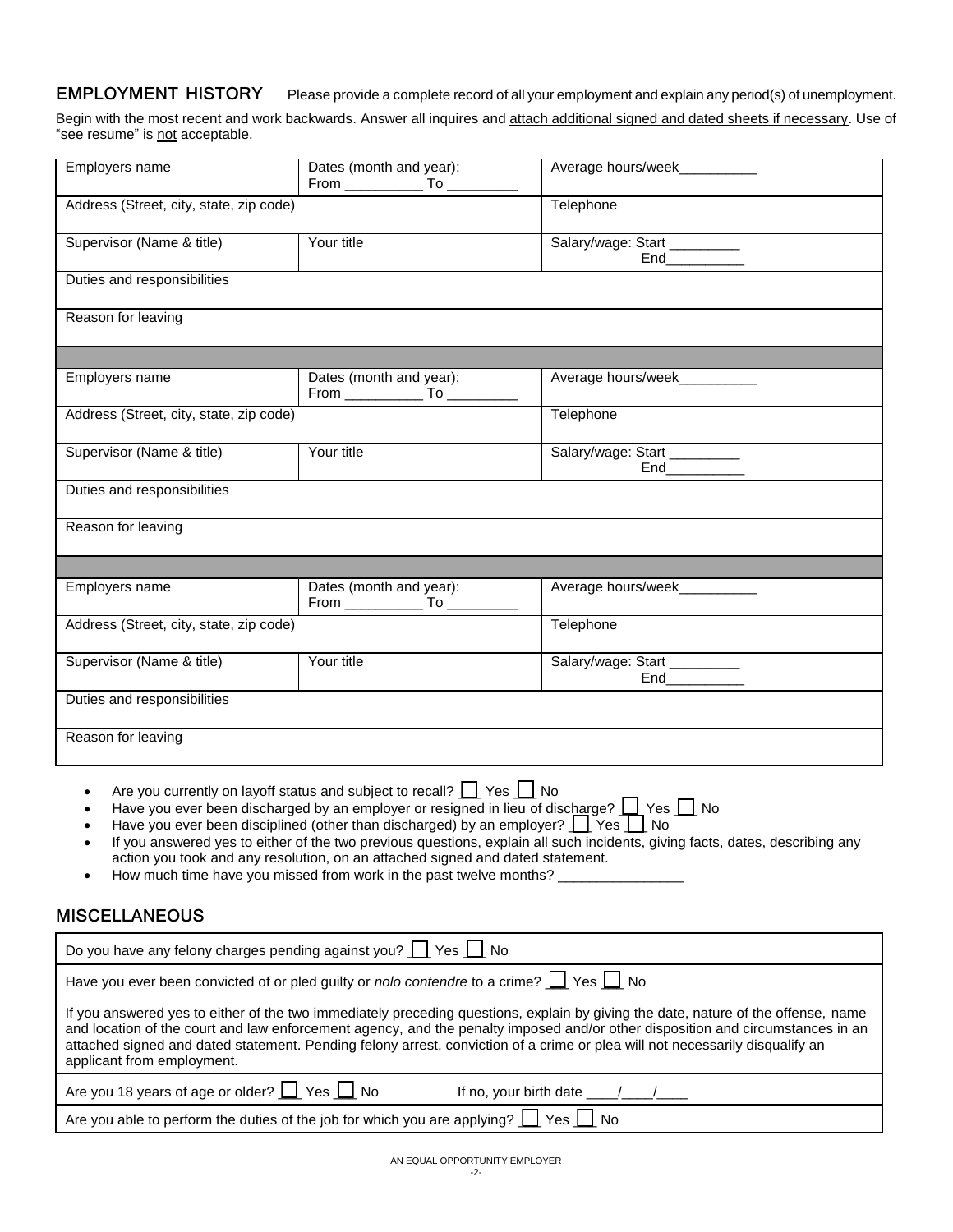### **EDUCATION**

| <b>School Name</b>                                      | Location | <b>Course of Study</b> | Did you<br>Graduate? | Diploma or<br>Degree earned |
|---------------------------------------------------------|----------|------------------------|----------------------|-----------------------------|
| <b>High School</b>                                      |          |                        |                      |                             |
|                                                         |          |                        |                      |                             |
| <b>Trade/Vocational School</b>                          |          |                        |                      |                             |
|                                                         |          |                        |                      |                             |
| <b>Business School</b>                                  |          |                        |                      |                             |
|                                                         |          |                        |                      |                             |
| College/University                                      |          |                        |                      |                             |
|                                                         |          |                        |                      |                             |
| Extracurricular activities & honors received in school: |          |                        |                      |                             |

Please describe any other training, experience or knowledge you have which you feel may be relevant to the job(s) for which you are applying:

\_\_\_\_\_\_\_\_\_\_\_\_\_\_\_\_\_\_\_\_\_\_\_\_\_\_\_\_\_\_\_\_\_\_\_\_\_\_\_\_\_\_\_\_\_\_\_\_\_\_\_\_\_\_\_\_\_\_\_\_\_\_\_\_\_\_\_\_\_\_\_\_\_\_\_\_\_\_\_\_\_\_\_\_\_\_\_\_\_\_\_\_\_\_\_\_\_\_\_\_\_\_\_\_

\_\_\_\_\_\_\_\_\_\_\_\_\_\_\_\_\_\_\_\_\_\_\_\_\_\_\_\_\_\_\_\_\_\_\_\_\_\_\_\_\_\_\_\_\_\_\_\_\_\_\_\_\_\_\_\_\_\_\_\_\_\_\_\_\_\_\_\_\_\_\_\_\_\_\_\_\_\_\_\_\_\_\_\_\_\_\_\_\_\_\_\_\_\_\_\_\_\_\_\_\_\_\_\_

\_\_\_\_\_\_\_\_\_\_\_\_\_\_\_\_\_\_\_\_\_\_\_\_\_\_\_\_\_\_\_\_\_\_\_\_\_\_\_\_\_\_\_\_\_\_\_\_\_\_\_\_\_\_\_\_\_\_\_\_\_\_\_\_\_\_\_\_\_\_\_\_\_\_\_\_\_\_\_\_\_\_\_\_\_\_\_\_\_\_\_\_\_\_\_\_\_\_\_\_\_\_\_\_

\_\_\_\_\_\_\_\_\_\_\_\_\_\_\_\_\_\_\_\_\_\_\_\_\_\_\_\_\_\_\_\_\_\_\_\_\_\_\_\_\_\_\_\_\_\_\_\_\_\_\_\_\_\_\_\_\_\_\_\_\_\_\_\_\_\_\_\_\_\_\_\_\_\_\_\_\_\_\_\_\_\_\_\_\_\_\_\_\_\_\_\_\_\_\_\_\_\_\_\_\_\_\_\_

\_\_\_\_\_\_\_\_\_\_\_\_\_\_\_\_\_\_\_\_\_\_\_\_\_\_\_\_\_\_\_\_\_\_\_\_\_\_\_\_\_\_\_\_\_\_\_\_\_\_\_\_\_\_\_\_\_\_\_\_\_\_\_\_\_\_\_\_\_\_\_\_\_\_\_\_\_\_\_\_\_\_\_\_\_\_\_\_\_\_\_\_\_\_\_\_\_\_\_\_\_\_\_\_

# **PROFESSIONAL LICENSES, REGISTRATIONS, AND/OR CERTIFICATIONS**

| List all states in which you are or have been licensed or certified and any national certifications. Attach additional signed and |  |
|-----------------------------------------------------------------------------------------------------------------------------------|--|
| dated pages if necessary.                                                                                                         |  |

| Have you ever had any professional license or certification placed under investigation, suspended, revoked, or have you been otherwise disciplined or put on probation? $\Box$ Yes $\Box$ No |
|----------------------------------------------------------------------------------------------------------------------------------------------------------------------------------------------|
| Have you ever been denied a license or certification? $\Box$ Yes $\Box$ No                                                                                                                   |
| If you answered yes to either above questions, explain in detail on an attached signed and dated statement.                                                                                  |
| If a driver's license is required for the position you seek, do you have a valid, unrestricted driver's license? $\Box$ Yes $\Box$ No                                                        |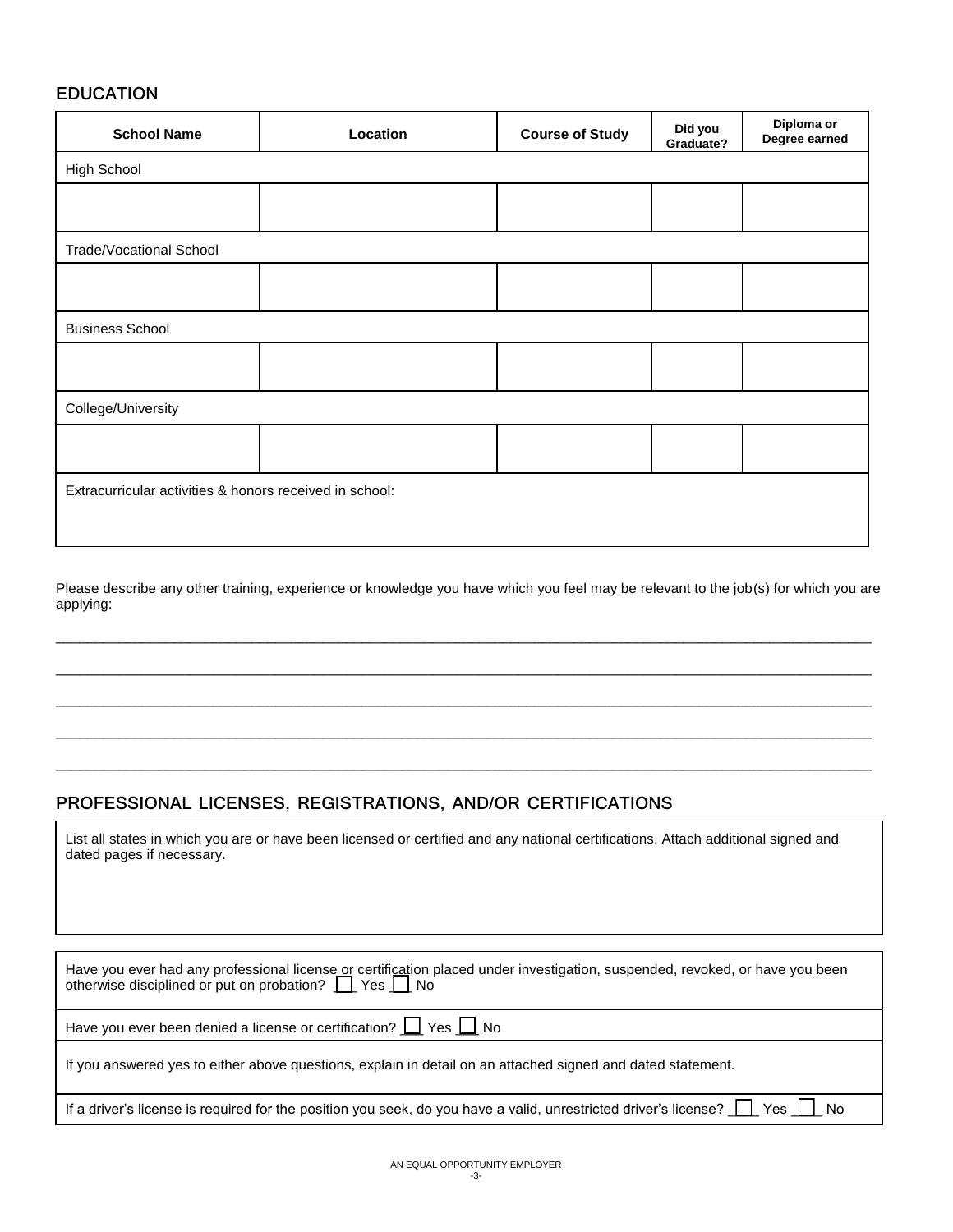### **REFERENCES**

| Provide the name, address, and telephone number of individuals who are familiar with your work. (Do not include relatives.) |  |
|-----------------------------------------------------------------------------------------------------------------------------|--|
|                                                                                                                             |  |
|                                                                                                                             |  |
| -3.                                                                                                                         |  |
|                                                                                                                             |  |

#### **CERTIFICATION**

**I CERTIFY THAT I HAVE COMPLETELY AND ACCURATELY PROVIDED THE INFORMATION REQUESTED ABOVE, AND I UNDERSTAND AND AGREE THAT ANY OMISSIONS OR MISREPRESENTATIONS MADE BY ME IN APPLYING FOR EMPLOYMENT CAN RESULT IN REJECTION OF MY APPLICATION OR DISMISSAL FROM EMPLOYMENT IF HIRED. ANY EMPLOYMENT IS DEPENDENT UPON MY SATISFACTORILY PASSING A PHYSICAL EXAMINATION AND/OR THE ASSOCIATED LABORATORY TESTS INCLUDING TESTS FOR DRUG AND ALCOHOL USAGE WHICH MAY BE REQUIRED BY THE CITY OF CHARLEVOIX. ANY OFFER OF EMPLOYMENT TENDERED TO ME IS BASED UPON MY AGREEMENT TO ABIDE BY THE POLICIES AND RULES OF THE CITY OF CHARLEVOIX.** 

**I UNDERSTAND AND AGREE THAT THE CITY OF CHARLEVOIX AND ANY INVESTIGATIVE AGENCY MAY INVESTIGATE AND VERIFY ANY AND ALL INFORMATION RELATED TO MY APPLICATION FOR EMPLOYMENT; PAST EMPLOYMENT; EDUCATION; CREDIT; INVESTIGATIVE CONSUMER HISTORY INCLUDING CHARACTER, REPUTATION, PERSONAL CHARACTERISTICS AND MODE OF LIVING; CRIMINAL OR OTHER HISTORY. TO THE FULLEST EXTENT LEGALLY PERMITTED, I RELEASE FROM ALL LIABILITY THE CITY OF CHARLEVOIX AND ANY PAST EMPLOYER, EDUCATIONAL INSTITUTION, CREDIT REPORTING AGENCIES/BUREAUS OR OTHER PROVIDERS OF REFERENCES OR INFORMATION ABOUT ME CONCERNING THEIR PARTICIPATION IN THE ABOVE INQUIRIES, INVESTIGATION OR DISCLOSURES, AND I WAIVE ANY FURTHER NOTICE INCLUDING WRITTEN NOTICE OF SUCH DISCLOSURES TO THE CITY OF CHARLEVOIX REGARDING PRIOR DISCIPLINE OR ANY OTHER MATTERS; FURTHER RELEASE THE CITY OF CHARLEVOIX AND THE MEDICAL TESTING AGENCIES AND THEIR PERSONNEL FROM ANY LIABILITY CONCERNING THE ADMINISTRATION OF OR USE OF RESULTS FROM MY PHYSICAL EXAMINATION, INCLUDING WITHOUT LIMITATION LABORATORY TESTS; AND AUTHORIZE THE MEDICAL OR TESTING AGENCIES AND THEIR PERSONNEL CONDUCTING THE EXAMINATION AND/OR TESTING TO REPORT THEIR RESULTS TO THE CITY OF CHARLEVOIX, ITS AGENTS AND EMPLOYEES.** 

**I UNDERSTAND AND AGREE THAT ANY EMPLOYMENT OBTAINED WITH THE CITY OF CHARLEVOIX SHALL BE AT SUCH WAGES, BENEFITS, HOURS AND CONDITIONS AS THE CITY OF CHARLEVOIX MAY DETERMINE AND CHANGE FROM TIME TO TIME SUBJECT TO ANY APPLICABLE COLLECTIVE BARGAINING AGREEMENT. EMPLOYMENT WITH THE CITY OF CHARLEVOIX IS FOR NO DEFINITE LENGTH OF TIME AND IS AT WILL, MEANING I OR THE CITY OF CHARLEVOIX CAN END THE EMPLOYMENT RELATIONSHIP AT ANY TIME, WITH OR WITHOUT NOTICE, AND WITH OR WITHOUT REASON OR CAUSE, SUBJECT TO ANY APPLICABLE COLLECTIVE BARGAINING AGREEMENT.** 

**I FURTHER UNDERSTAND AND AGREE THAT ANY STATEMENTS, ORAL OR WRITTEN, ABOUT MY EMPLOYMENT, INCLUDING ANY CONTAINED IN OR CONTRARY TO THIS PARAGRAPH, ARE NOT A CONTRACT OTHER THAN FOR AT-WILL EMPLOYMENT, SUBJECT TO ANY APPLICABLE COLLECTIVE BARGAINING AGREEMENT.** 

**I FURTHER UNDERSTAND AND AGREE THAT TO THE FULLEST EXTENT LEGALLY PERMITTED, ANY AND ALL LEGAL ACTIONS, LAWSUITS OR CLAIMS AGAINST THE CITY OF CHARLEVOIX, ITS OFFICIALS, AGENTS, OR EMPLOYEES ARISING FROM OR CONCERNING MY APPLICATION FOR EMPLOYMENT, EMPLOYMENT OR TERMINATION OF EMPLOYMENT IN ANY REGARD, INCLUDING WITHOUT LIMITATION CLAIMS ARISING UNDER STATE OR FEDERAL CIVIL RIGHTS STATUTES, MUST BE BROUGHT NO LATER THAN WITHIN 90 DAYS AFTER AN EEOC RIGHT-TO-SUE LETTER REQUIRED FOR A LAWSUIT IS ISSUED, OR, IF NOT SO REQUIRED, THEN WITHIN THE LESSER OF (A) THE TIME LIMIT SET BY STATUTE OR OTHERWISE BY LAW, OR (B) 180 DAYS OF THE EVENT GIVING RISE TO THE CLAIM, OR THE CLAIM SHALL BE FOREVER BARRED. I WAIVE ANY LONGER TIME LIMITATIONS PERIODS TO THE CONTRARY.** 

**I FURTHER UNDERSTAND AND AGREE THAT THIS APPLICATION WILL REMAIN ACTIVE UNTIL THE POSITION IS FILLED, AND THEREAFTER IF NOT EMPLOYED BY THE CITY OF CHARLEVOIX I MUST COMPLETE ANOTHER APPLICATION TO BE FURTHER CONSIDERED FOR EMPLOYMENT.** 

**DATE\_\_\_\_\_\_\_\_\_\_\_\_\_\_\_\_\_\_\_\_\_\_ SIGNATURE OF APPLICANT\_\_\_\_\_\_\_\_\_\_\_\_\_\_\_\_\_\_\_\_\_\_\_\_\_\_\_\_\_\_\_\_\_\_\_\_\_\_\_\_\_\_\_**